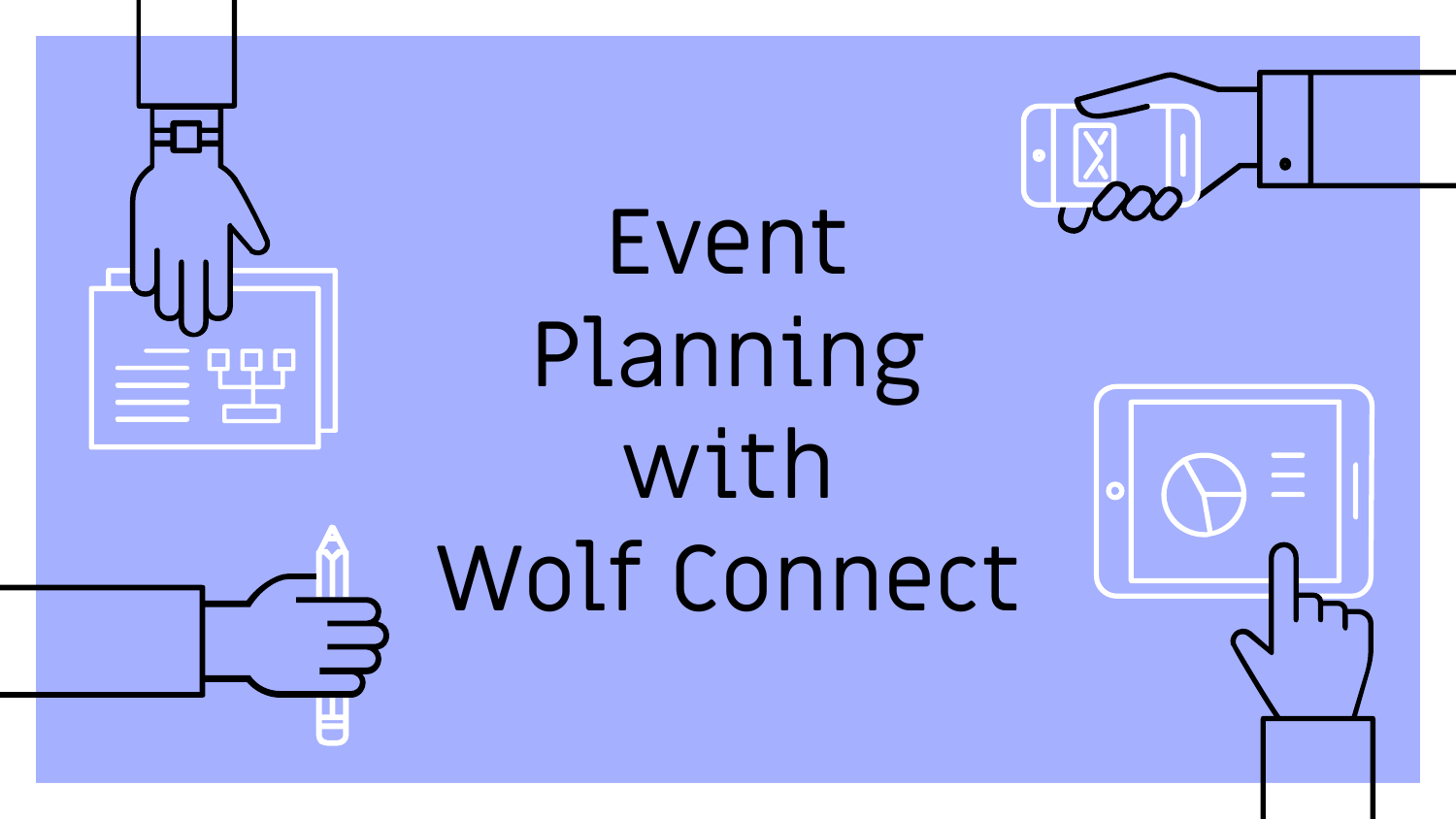### Learning Outcomes:

- $\triangleright$  Students will be introduced to Wolf Connect software and its uses
- ▹ Students will understand how Wolf Connect and our events/programs align with the Residential Curriculum

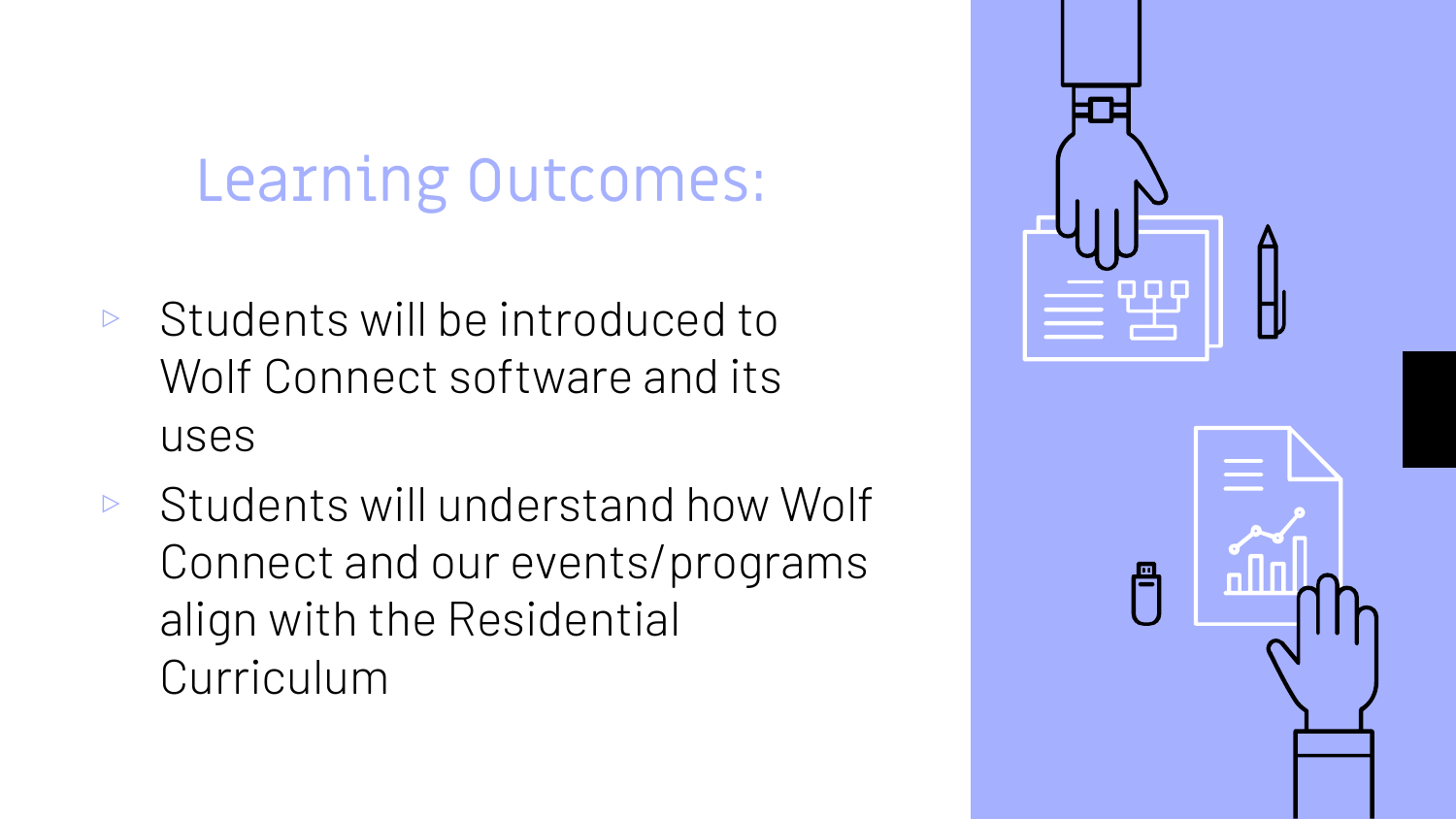

# What is Wolf Connect?

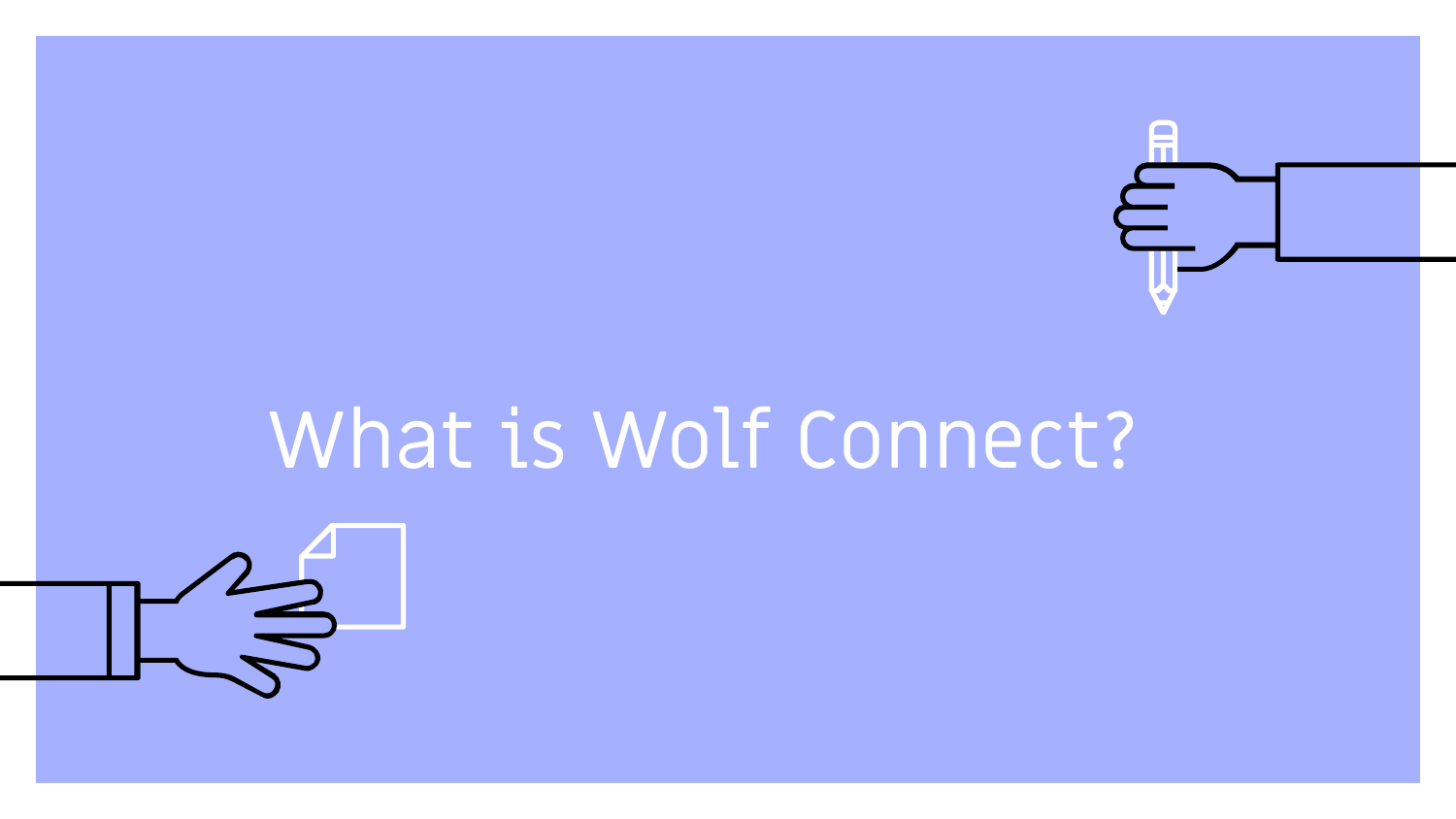### **What is Wolf Connect? Why the Change?**

### **The Modern Engagement Platform**

- $\star$  Created by CampusLabs
- ★ Replacing OrgSync
	- *○ This platform will no longer exist*
- ★ More user-friendly experience
- ★ Easier tracking of participation

### **Why are we switching platforms?**

- $\star$  Across the country, over 1,100 campuses are migrating to Engage
- ★ OrgSync will no longer exist
- ★ More organized layout
	- **Easier to customize**





**https://uwg.campuslabs.com/engage/**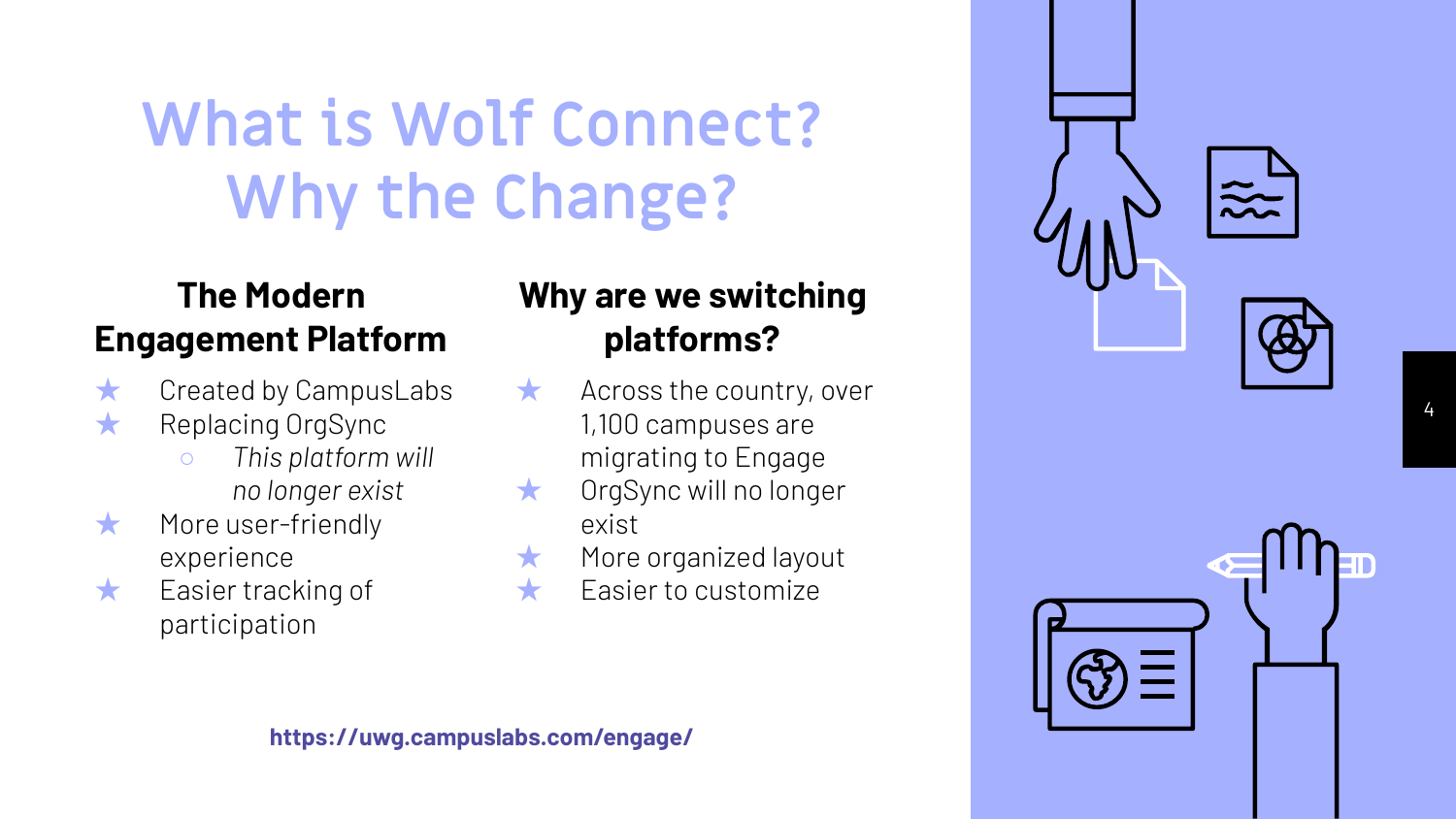# How will Wolf Connect differ from OrgSync?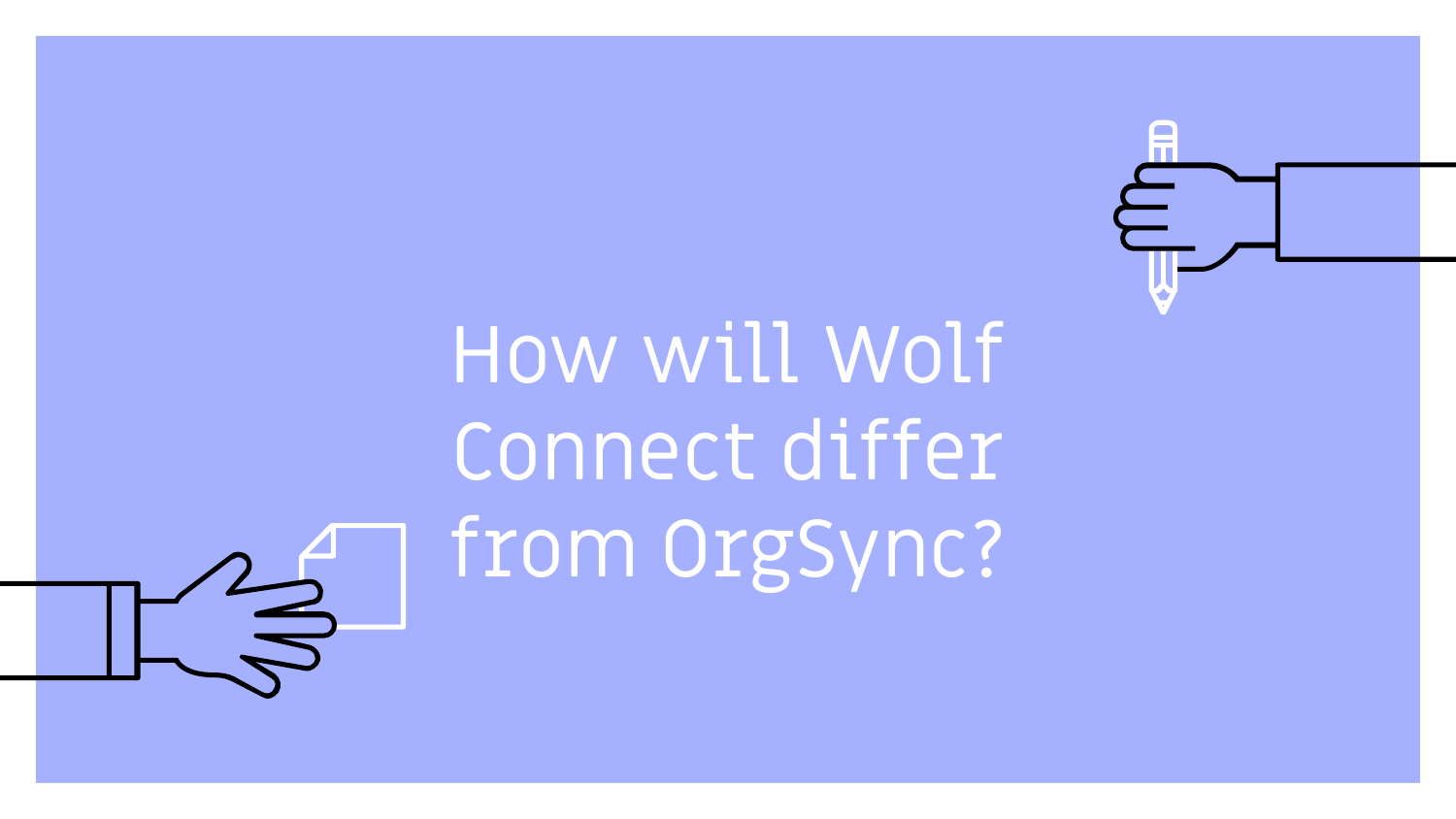### Features:

#### **More Administrative Access**

▹ Can limit administrative access

#### **Multiple Landing Pages**

▹ Unauthenticated and community homepages

#### **Customizable Positions**

▹ Organizations and departments choose position titles

#### **Service Hour Tracking**

▹ GivePulse, service-tracking platform integration

#### **Overall Better Demographic**

- ▹ Self-identifying demographics (gender, etc) ▹ Banner
	- demographic import

#### **Simpler Event Tracking**

▹ Multiple ways to take input student attendance



 $\bullet$ 

6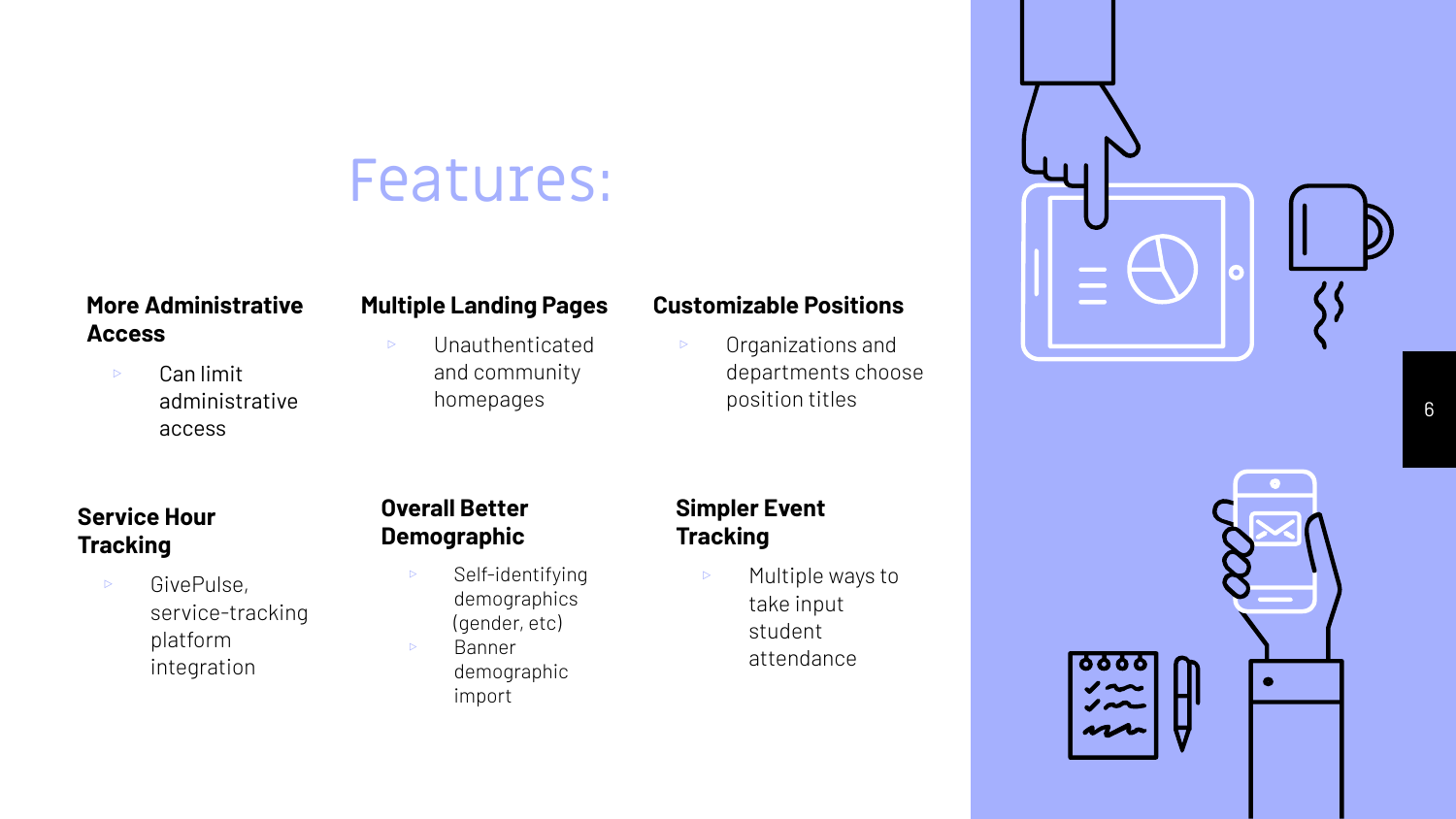### Differences in Verbiage:

- ▹ Umbrellas are now titled **"***Branches* **"**
	- ▹ **Branches:** Replacing umbrellas; overarching administrative portals that oversee specific organizations
- ▹ Portals are now titled "*Organizations"*
- ▹ **Community Page:** Engage's home page
- ▹ **Switchboard:** How administrators can switch their view of Engage
- ▹ **Alerts:** News reports that will live on all user's community page

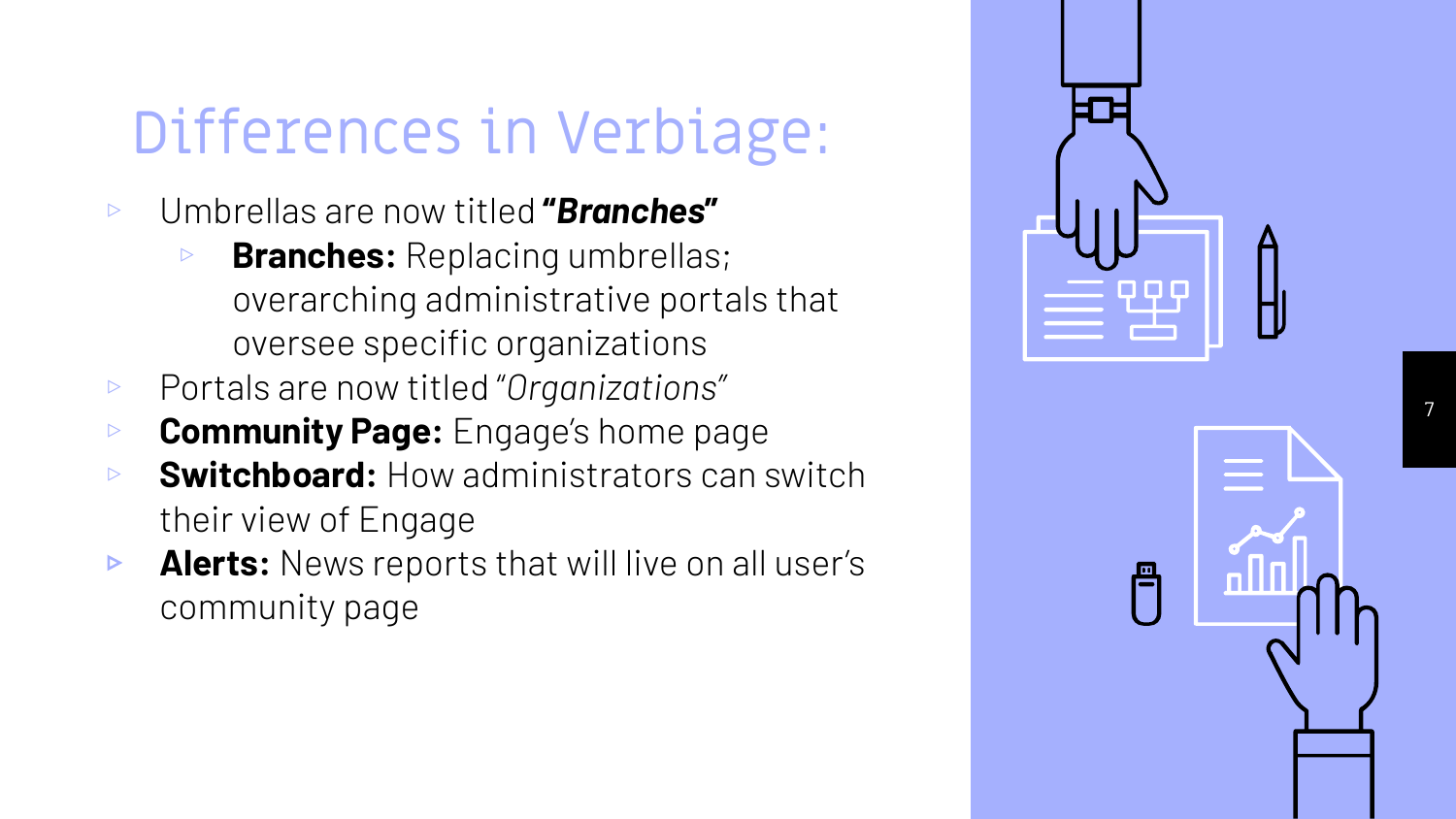# **Our Wolf Connect Community Structure:**

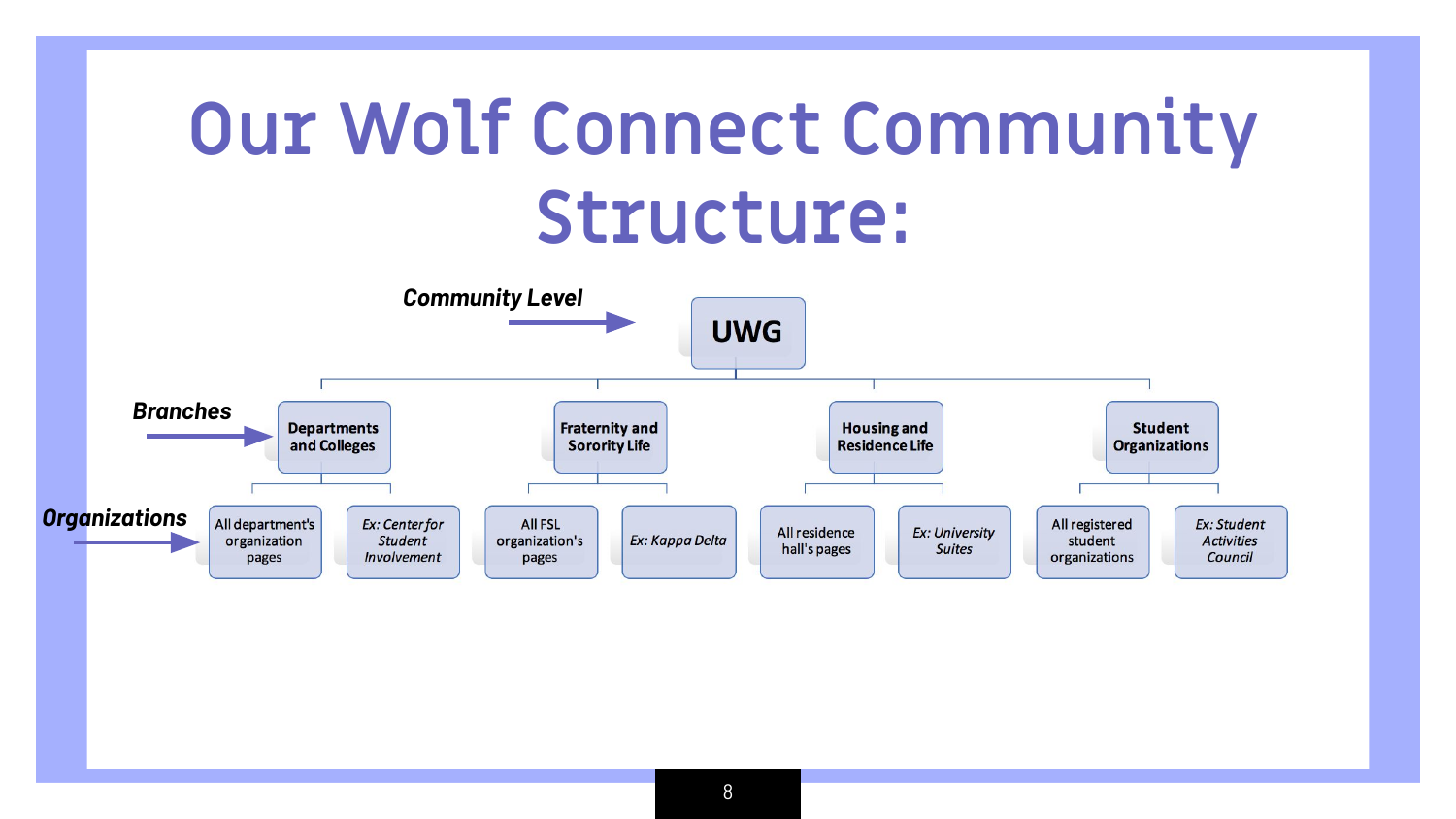

# What are the main uses of Wolf Connect?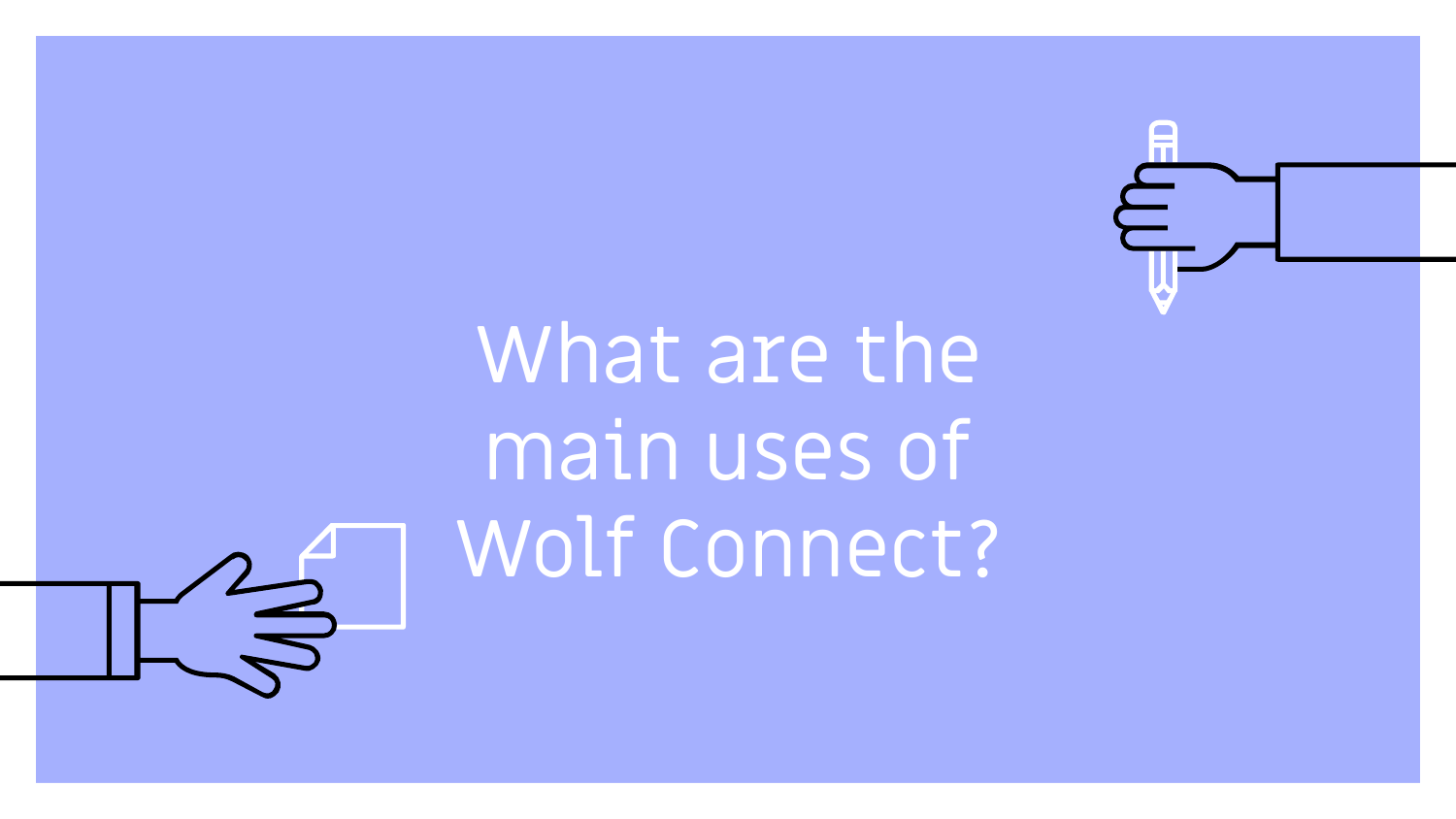# HRL and Wolf Connect:

- ▹ Track attendance at your events
- ▹ Direct marketing to students
- ▹ Gather demographic data
- ▹ Hosts a variety of forms
- ▹ Creates a personalized page outside of your UWG webpage



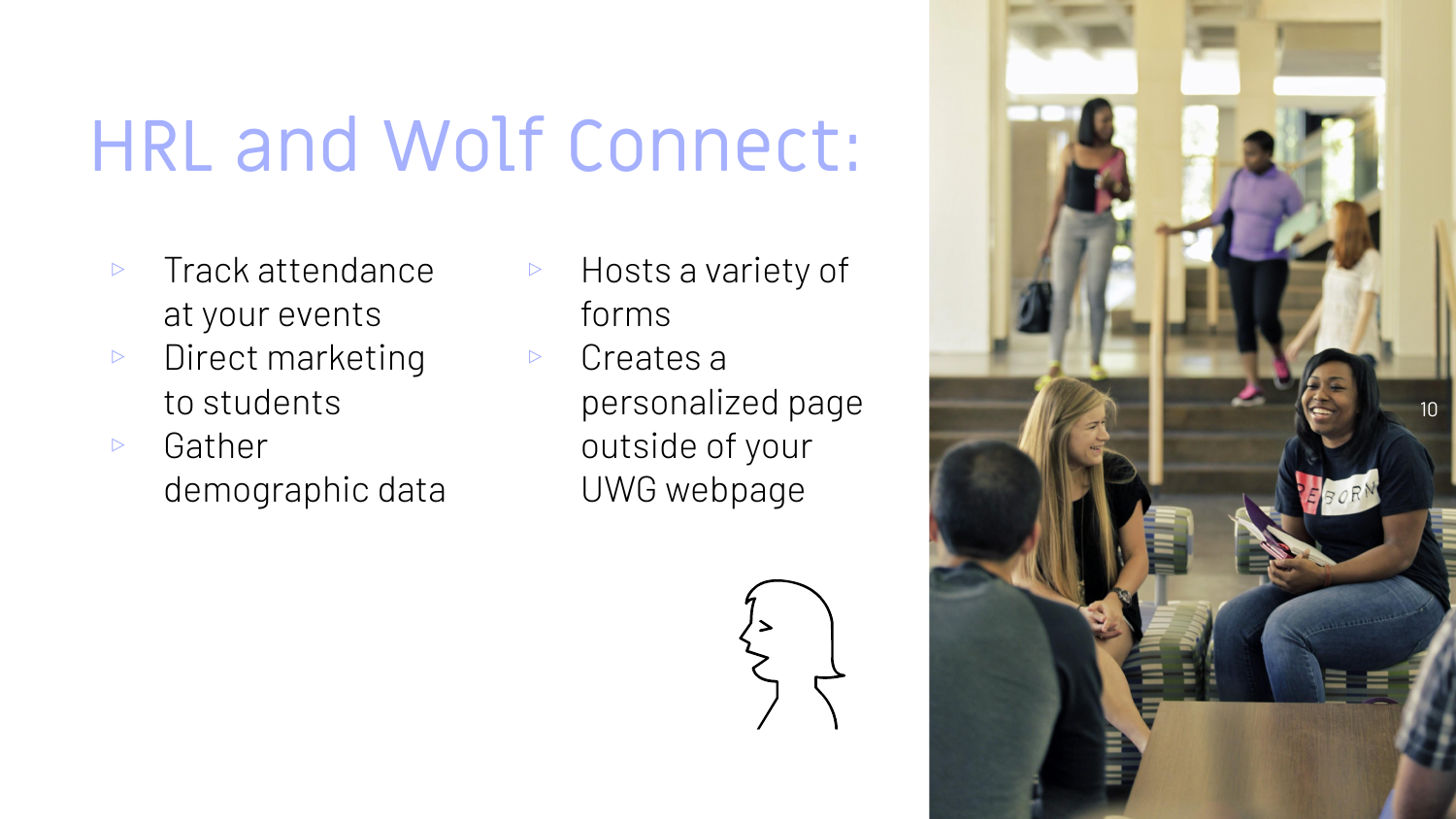### Main Uses of Wolf Connect:

- ▹ Event Planning
- ▹ Event Correspondence
- ▹ On-campus Engagement
- ▹ Residential Curriculum use

| Ĵ, | A<br>H |
|----|--------|
| Ë  |        |

11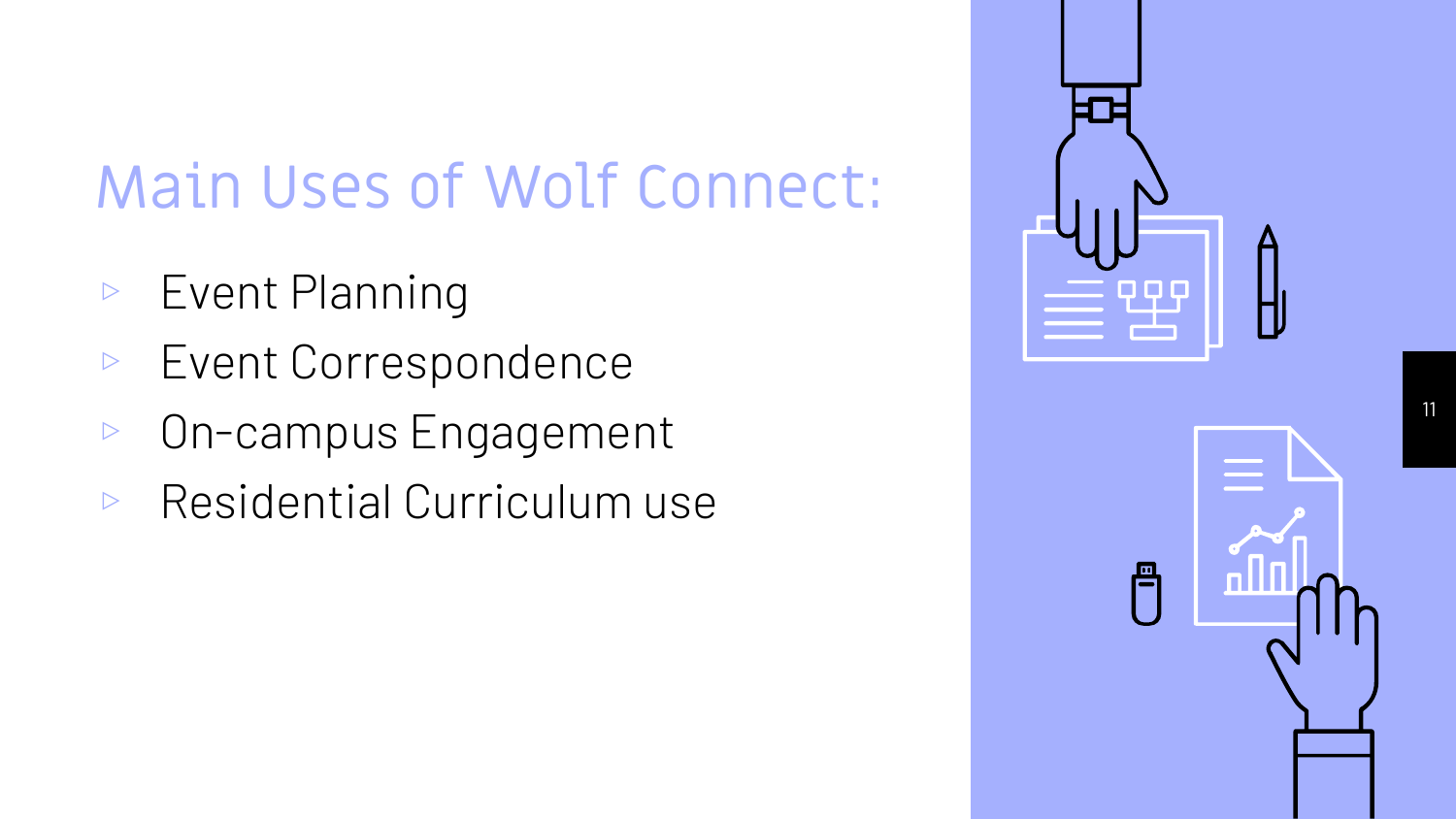Event Management in Wolf Connect & ReserveWest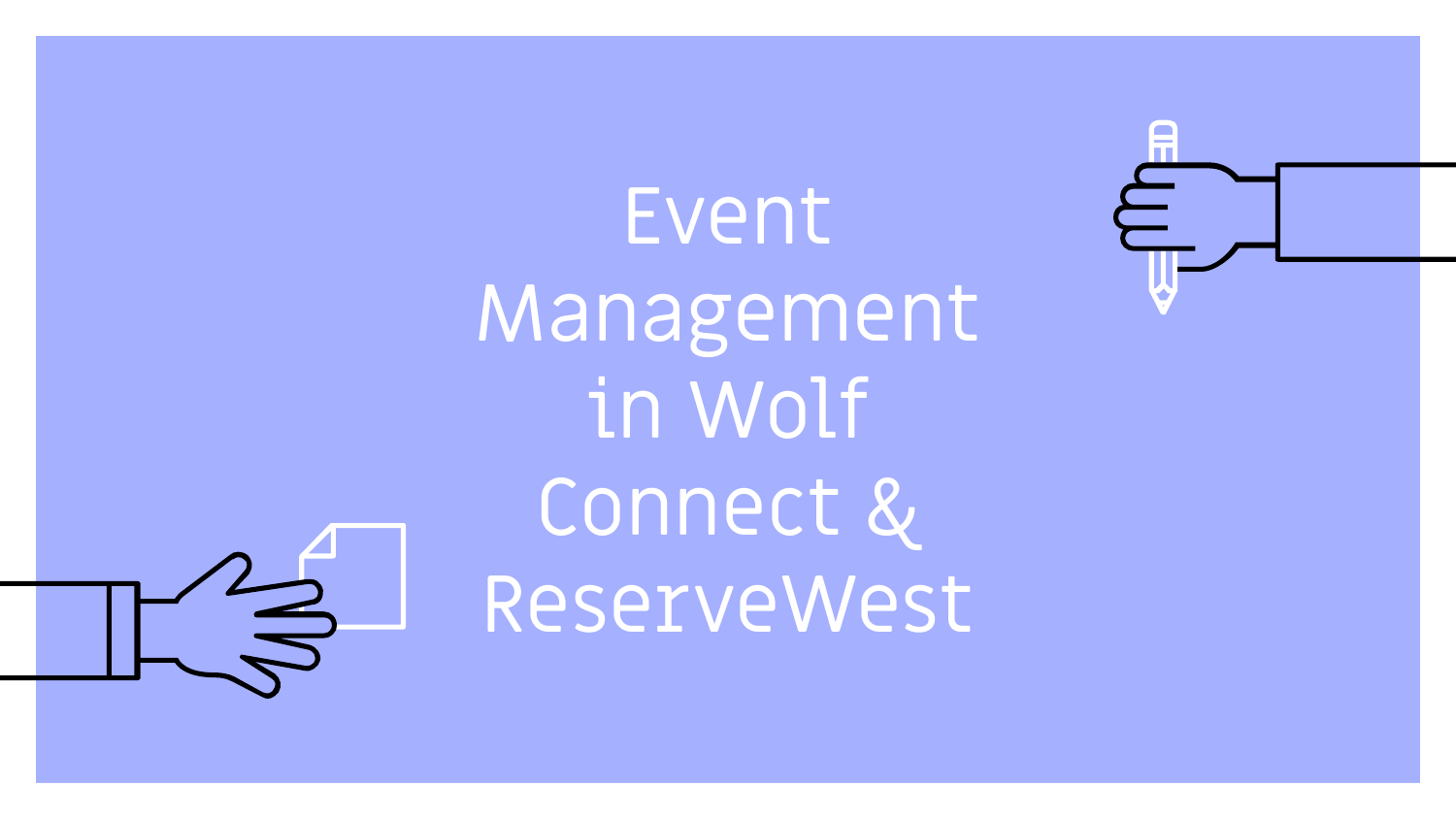# How to Create an Event:

https://engagesupport.cam puslabs.com/hc/en-us/artic les/204033924-Creating-a-New-Event-in-your-Organiz ation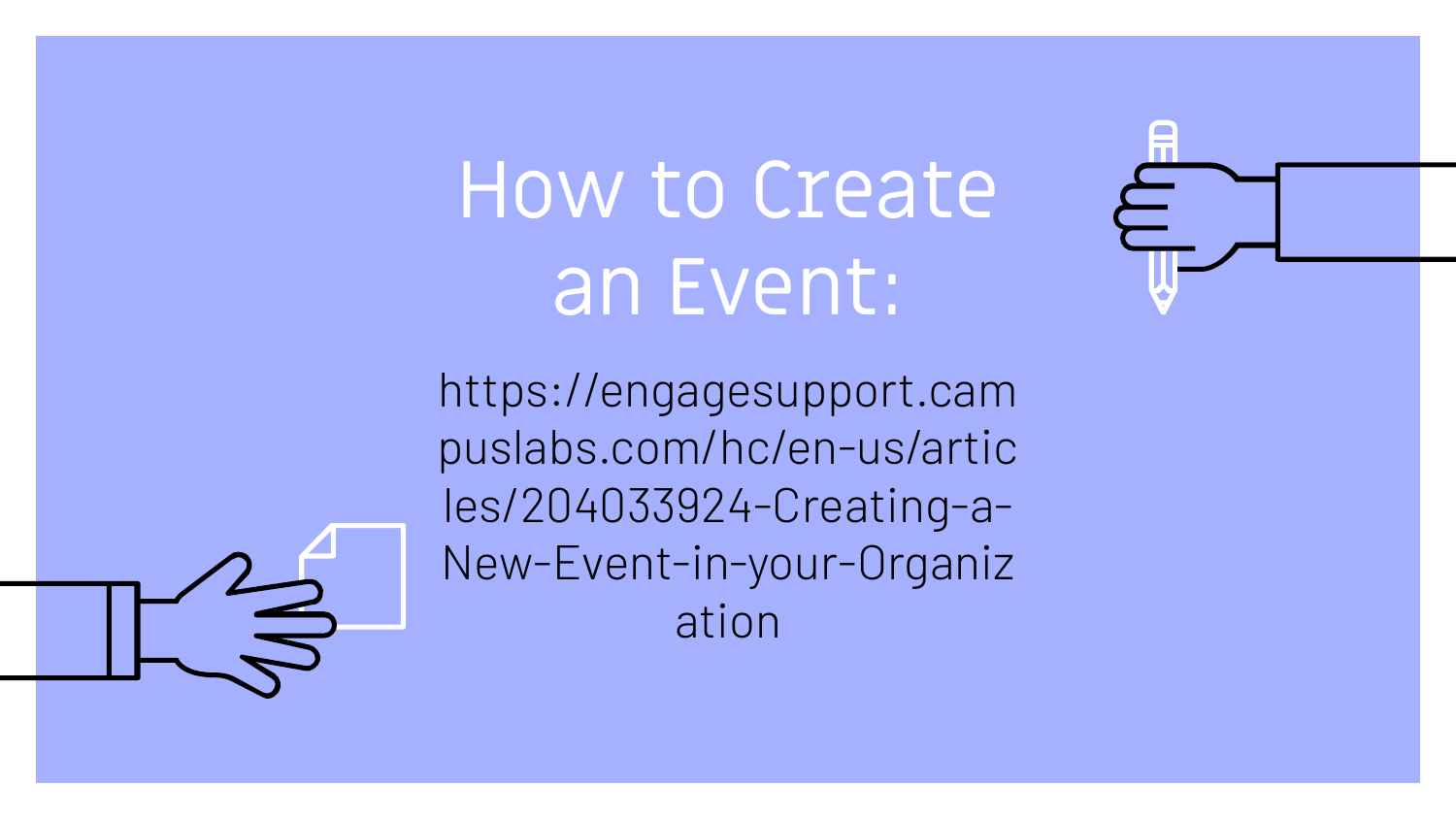### **- Event Approval Structure:**

- RA will create the event. Wolf Connect will notify the RD to review the event submission (as long as the RD's notifications are on for this feature).
- RD will approve the event (after any needed changes have been made). Wolf Connect will notify the RLC to review the event submission (as long as the RLC's notifications are on for this feature).
- RLC will approve the event (after any needed changes have been made). Wolf Connect will notify the Program Coordinator to review the event submission.
- Program Coordinator will approve the event (after any needed changes have been made), and will add the event to the FY20 Social Fees Sheet under the appropriate semester's programming tab.

### **-Event form information:**

Event information can be found in the FY20 Social Fees Sheet or Wolf Connect- Let me show you how!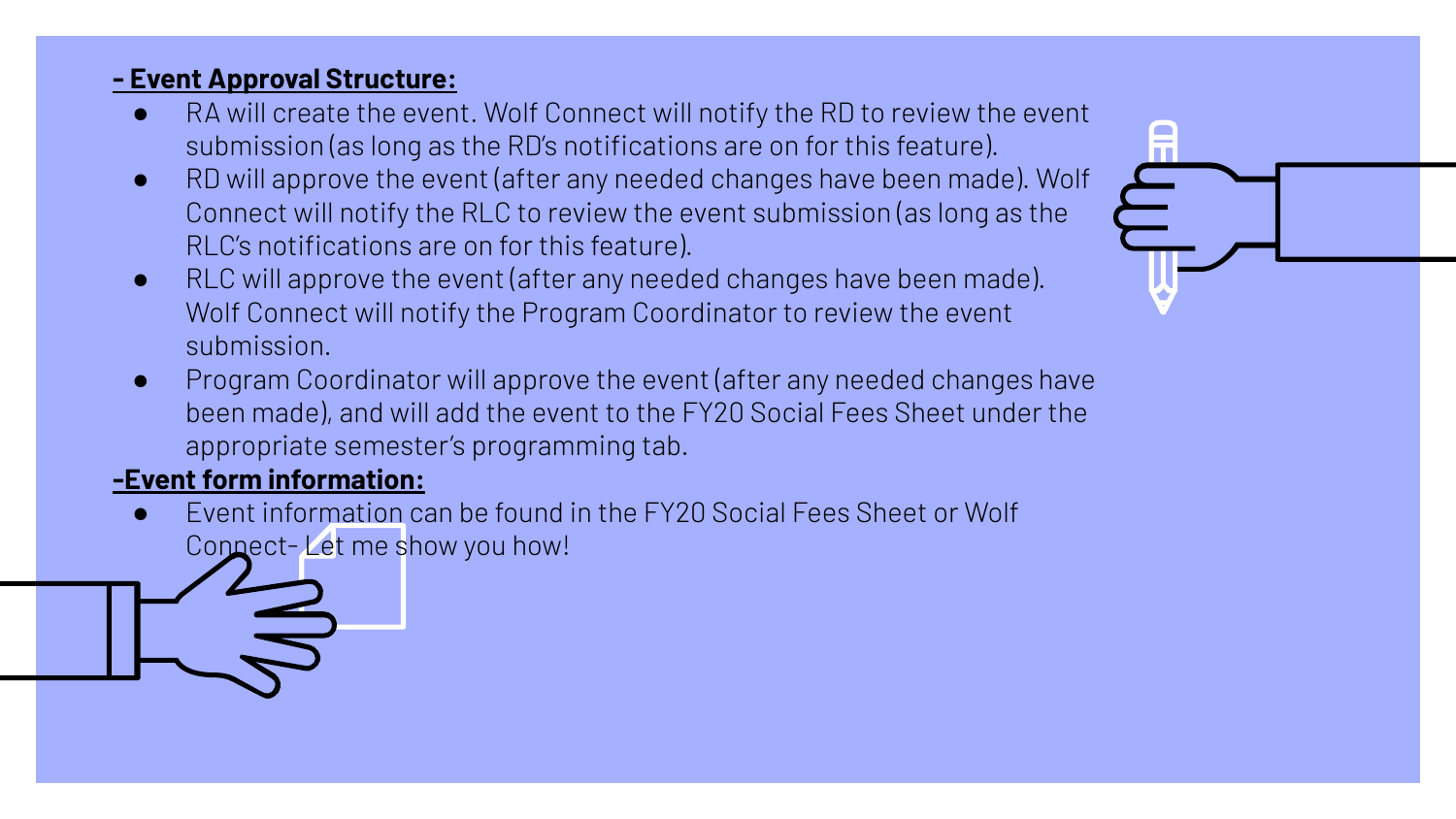Managing Event Submissions:





https://engagesupport.cam puslabs.com/hc/en-us/artic les/204031924-Managing-E vent-Submissions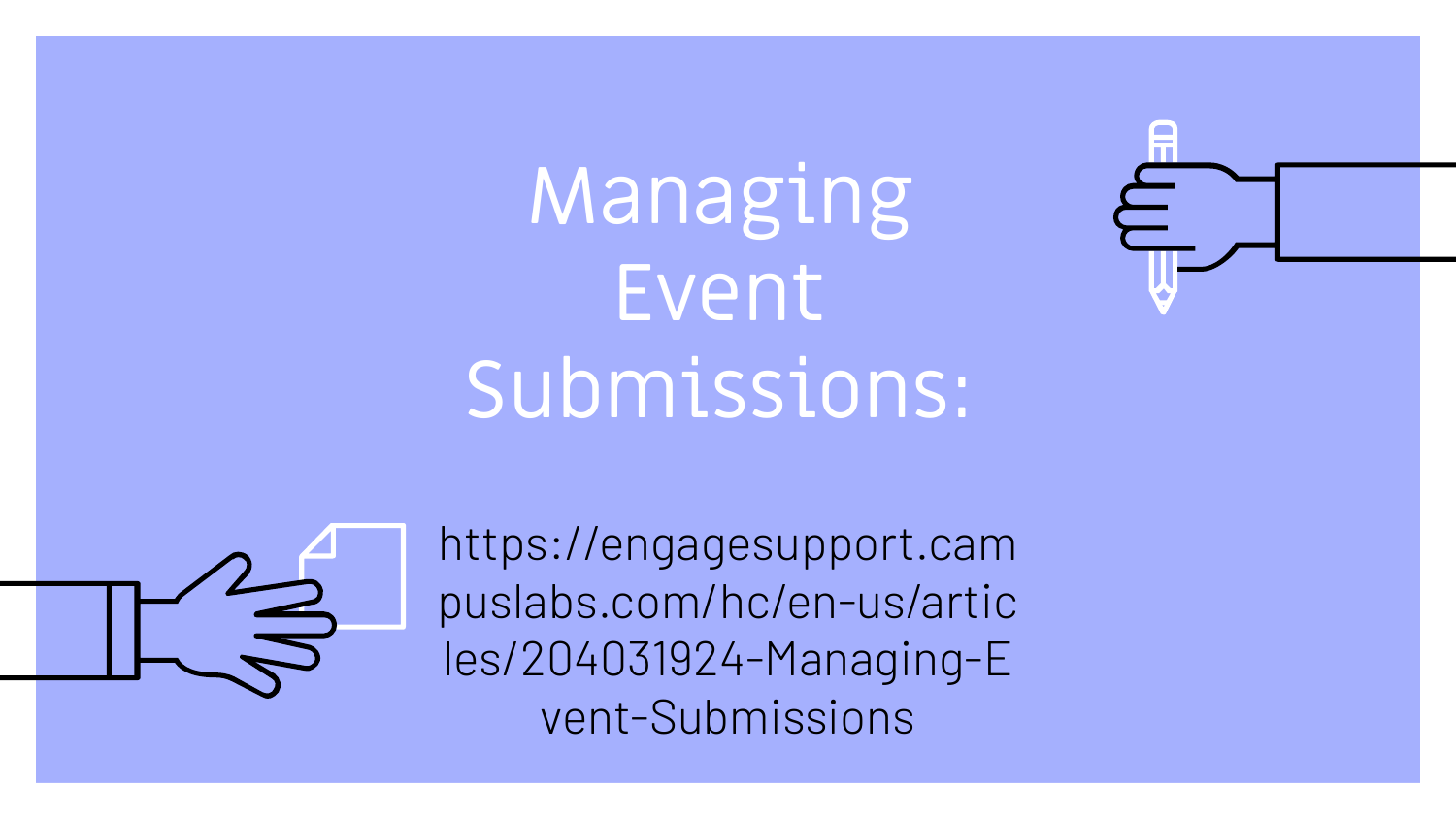### **Purchasing Guidelines:**

- 2 weeks notice to purchase vendor supplies
- 4 weeks notice to purchase Oriental Trading and Ozier items
- 6 weeks notice to purchase StarWalk items

### **Ordering Guidelines:**

- No later than 7 business days advance notice to place orders in for DineWest (however R&BC needs to place orders in as soon as we receive them).
- Changes to an order cannot be made 72 hours prior to the event.
- HRL will continue to work on a two week deadline regarding placing Catering orders.
- Catering for last minute orders will only be submitted by Camellia Chandler, Jason Bretch, or Cassidy Nelson.
- Dining has requested at least 3 days notice for last minute orders.
- HRL's single point of contact will be the Red & Blue Crew phone **(404-990-0356)**. If R & B is not able to be reached, Catering will reach out to Supervisor on Call **(404-424-2236).**
- Student Name (RA) hosting event will be placed in the title of the order.
- A weekly report of outstanding orders will be sent to Camellia Chandler and Jason Bretch weekly for review.
- Access to Catertrax will be given to HRL for order tracking and management.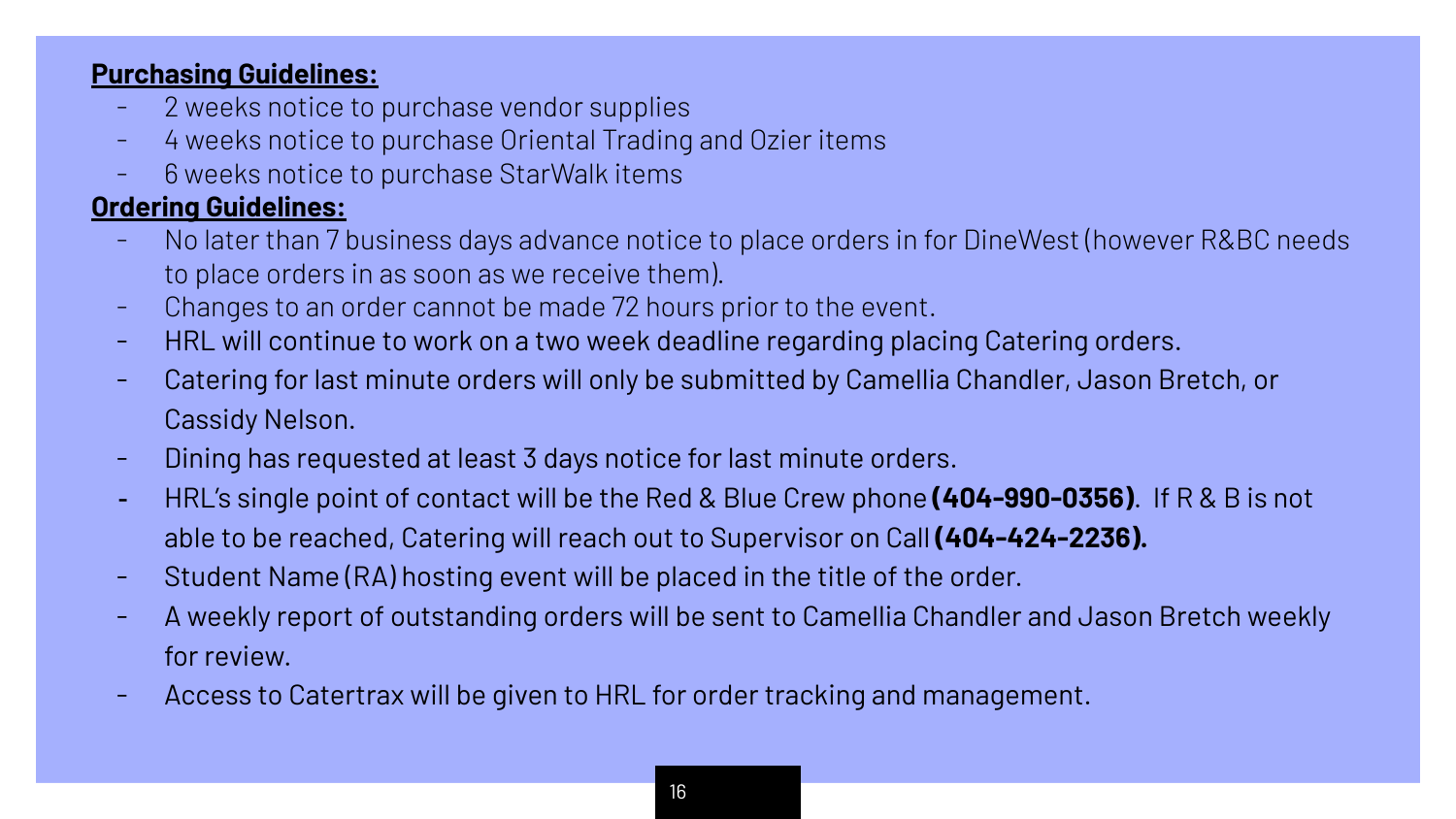# Custom Notifications:





https://engagesupport.cam puslabs.com/hc/en-us/artic les/360018872231-Custom-Notifications-Overview-VID  $F()$ -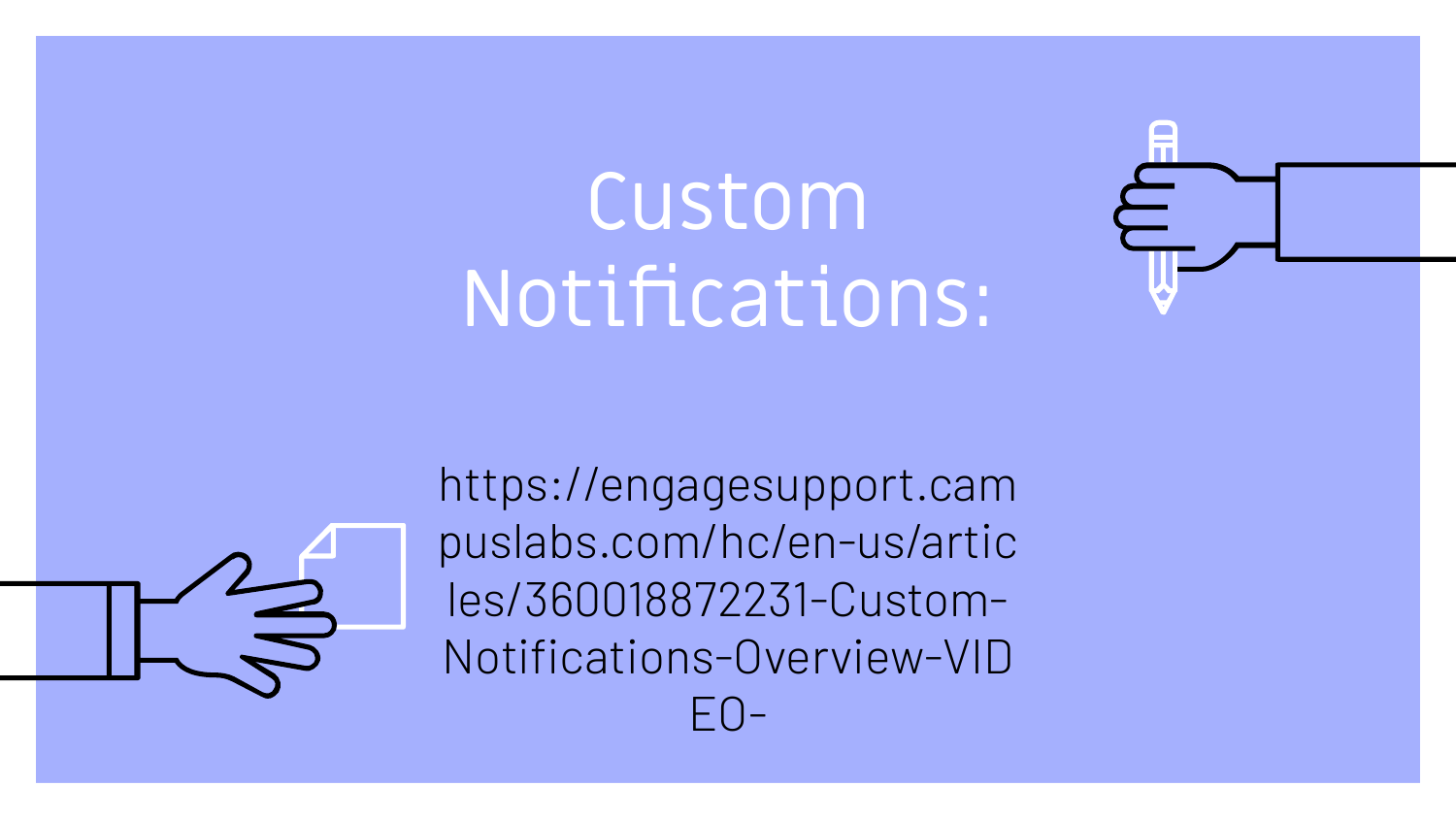# Contact Info:

- **UWG System Admin:** Kynnith Francis-Vaughan @ [kvaughan@westga.edu](mailto:kvaughan@westga.edu)
- **GivePulse Admin:** Cait Oliver @ [coliver@westga.edu](mailto:coliver@westga.edu)
	- **HRL Admin:** Jason Bretch @ [jbretch@westga.edu](mailto:jbretch@westga.edu)
- **Program Coordinator:** Camellia Chandler @ [cchandle@westga.edu](mailto:cchandle@westga.edu)